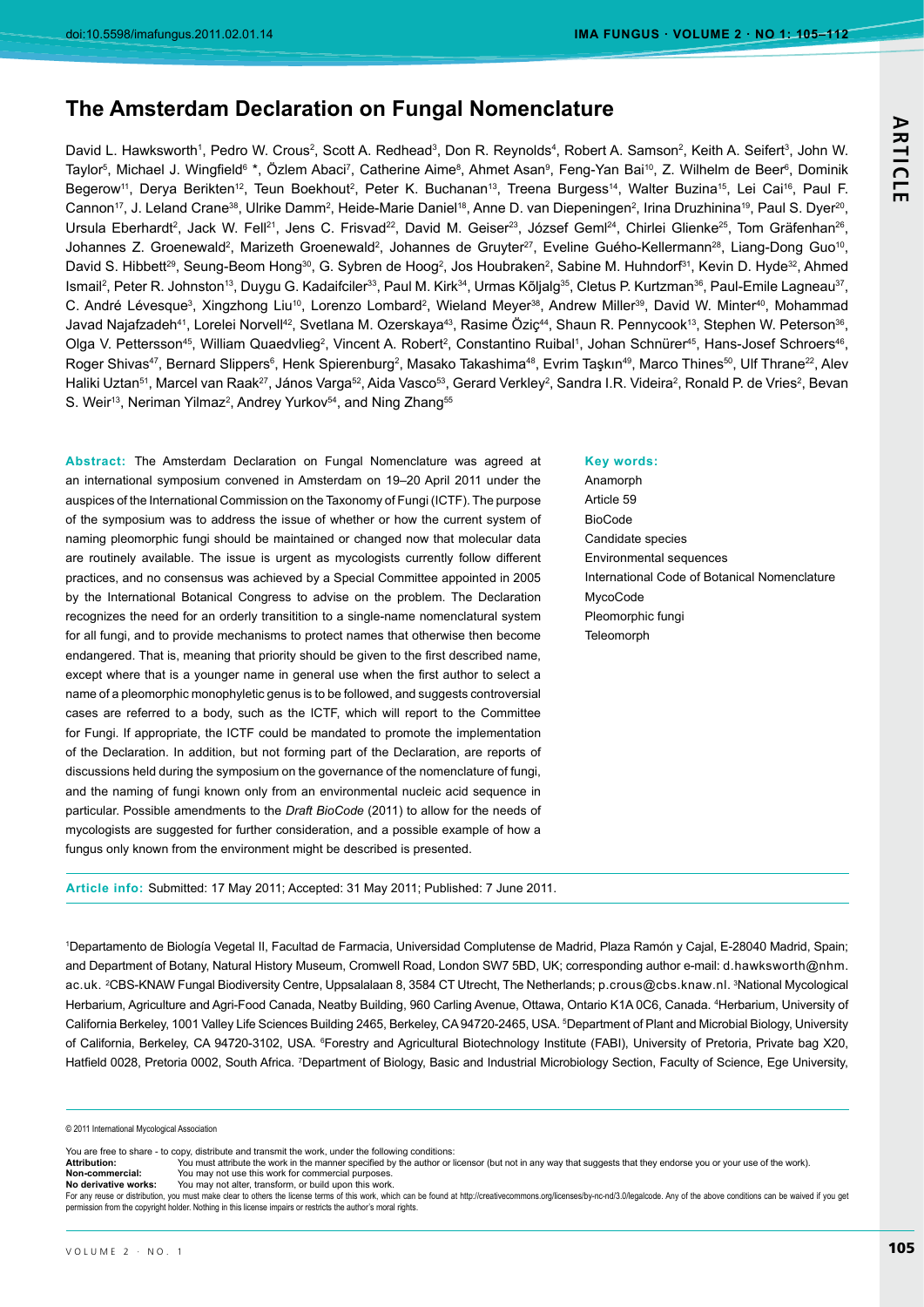#### **Hawksworth** *et al***.**

Izmir, Turkey. <sup>8</sup>Department of Plant Pathology and Crop Physiology, Louisiana State University, Agricultural Center, 302 Life Sciences Building, Baton Rouge, LA 70803, USA. <sup>9</sup>Department of Biology, Trakya University, 22030 Edirne, Turkey. <sup>10</sup>State Key Laboratory of Mycology, Institute of Microbiology, Chinese Academy of Sciences, No.3, 1st Beichen West Road, Chaoyang District, Beijing 100101, China. <sup>11</sup>AG Geobotanik, Ruhr-Universität Bochum, Universitätsstraße 150, D-44780 Bochum, Germany. <sup>12</sup>Department of Biology, Anadolu University, TR-26470 Eskisehir, Turkey. 13Landcare Research, Private Bag 92170, Auckland 1142, New Zealand. <sup>14</sup>School of Biological Sciences and Biotechnology, Murdoch University, South St, Perth, 6150, Australia. <sup>15</sup>Institute of Hygiene, Microbiology and Environmental Medicine, Medical University Graz, Universitaetsplatz 4, A 8010 Graz, Austria. <sup>16</sup>Key Laboratory of Systematic Mycology & Lichenology, Institute of Microbiology, Chinese Academy of Sciences, No.10, North 4<sup>th</sup> Ring Road West (BeiSiHuanXiLu), HaiDian District, Beijing 100190, China. <sup>17</sup>CABI Europe - UK and Royal Botanic Gardens Kew, Jodrell Laboratory, Royal Botanic Gardens, Kew, Richmond, Surrey TW9 3AB, UK.<sup>18</sup>BCCM/MUCL, Earth and Life Institute, Applied Microbiology, Mycology, Université catholique de Louvain, Croix du Sud 3, bte 6, B-1348 Louvain-la-Neuve, Belgium. <sup>19</sup>Area Gene Technology and Applied Biochemistry, Institute of Chemical Engineering, Vienna University of Technology, 1060 Vienna, Austria. <sup>20</sup>School of Biology, University of Nottingham, University Park, Nottingham NG7 2RD, UK. <sup>21</sup>RSMAS/University of Miami, 4600 Rickenbacker Causeway, Key Biscayne, FI 33149, USA. <sup>22</sup>Center for Microbial Biotechnology, Department of Systems Biology, Technical University of Denmark, Søltofts Plads B. 221, DK-2800 Kgs. Lyngby, Denmark. <sup>23</sup>Fusarium Research Center, Department of Plant Pathology, The Pennsylvania State University, University Park, Pennsylvania, PA 16802, USA. <sup>24</sup>National Herbarium of the Netherlands, Netherlands Centre for Biodiversity Naturalis, Leiden University, P.O. Box 9514, Einsteinweg 2, 2300 RA Leiden, The Netherlands. <sup>25</sup>Departament of Genetics, Federal University of Parana Curitiba - Brazil, PO Box 19071, 815310990 Brazil. <sup>26</sup>Grain Research Laboratory, Canadian Grain Commission, 1404-303 Main Street, Winnipeg, Manitoba R3C 3G8, Canada. <sup>27</sup>Plant Protection Service, P.O. Box 9102, 6700 HC Wageningen, The Netherlands. <sup>28</sup>5 Rue de la Huchette, 61400 Mauves sur Huisne, France. <sup>29</sup>Biology Department, Clark University, Worcester, MA 01610, USA. <sup>30</sup>National Academy of Agricultural Science, Suwon, 441-707, Korea. <sup>31</sup>Department of Botany, The Field Museum, 400 South Lake Shore Drive, Chicago, IL 60605-2496, USA. 32PO Box 58, Bandoo Post Office, Muang, Chiang Rai 57100, Thailand. 33Department of Biology, Faculty of Science, Istanbul University, 34134 Vezneciler-Istanbul, Turkey. <sup>34</sup>CABI - Europe, Bakeham Lane, Egham, Surrey TW20 9TY, UK. <sup>35</sup>Institute of Ecology and Earth Sciences, University of Tartu, 40 Lai Street, EE-51005 Tartu, Estonia. <sup>36</sup>National Center for Agricultural Utilization Research, ARS, USDA, 1815 North University Street, Peoria, IL 61604-3999 USA. <sup>37</sup>Regional Association for Health and Animal Identification, Drève du Prophète 2, B-7000 Mons, Belgium. <sup>38</sup>Molecular Mycology Research Laboratory, Westmead Millennium Institute, Sydney Medical School -Westmead, University of Sydney Centre for Infectious Diseases and Microbiology, ICPMR, Level 3, Room 3114A, Darcy Road, Westmead Hospital, Westmead, NSW 2145, Australia. <sup>39</sup>lllinois Natural History Survey, University of Illinois, 1816 South Oak Street, Champaign, IL 61820-6970, USA. <sup>40</sup>Cybertruffle, 4 Esk Terrace, Whitby, North Yorkshire YO21 1PA, UK; CAB International, Bakeham Lane, Egham, Surrey, TW20 9TY, UK. 41Mashhad University of Medical Sciences, Mashhad, Iran. 426720 NW Skyline Boulevard, Portland, OR 97229-1309, USA. 43All-Russian Collection of Microorganisms, G.K.Skryabin Institute of Biochemistry and Physiology of Microorganisms, Prospect Nauki 5, Pushchino, Russia 142290. <sup>44</sup>Department of Biology, Faculty of Science, Anadolu University, TR-26470 Eskişehir, Turkey. <sup>45</sup>Department of Microbiology, Uppsala Biocenter, Swedish University of Agricultural Sciences, P.O. Box 7025, SE-750 07, Uppsala, Sweden. <sup>46</sup>Agricultural Institute of Slovenia, Hacquetova 17, 1000 Ljubljana, Slovenia. <sup>47</sup>Plant Pathology Herbarium (BRIP), Ecosciences Precinct, Department of Employment, Economic Development and Innovation, 41 Boggo Road, Dutton Park, Qld 4102, Australia. <sup>48</sup>Japan Collection of Microorganisms, RIKEN BioResource Center, 2-1 Hirosawa, Wako, Saitama 351-0198, Japan. <sup>49</sup>Biology Department, Faculty of Arts and Sciences, Celal Bayar University, 45140 Muradiye /Manisa, Turkey. 50Biodiversity and Climate Research Centre (BiK-F), Senckenberganlage 25, D-60325 Frankfurt (Main), Germany; and Institute of Ecology, Evolution and Diversity, Goethe University, Siesmayerstrasse 70, D-60323 Frankfurt (Main), Germany. <sup>51</sup>Basic and Industrial Microbiology Section, Biology Department, Ege University, Bornova/Izmir, Turkey.<sup>52</sup>Department of Microbiology, Faculty of Science and Informatics, University of Szeged, H-6726 Szeged, Közép fasor 52, Hungary. 53Laboratorio de Taxonomía y Ecología de Hongos, Instituto de Biología, Facultad de Ciencias Exactas y Naturales, Universidad de Antioquia, A.A.1226 Medellín, Colombia. 54AG Geobotanik, Ruhr-Universität Bochum, Universitätsstraße 150, 44780 Bochum, Germany. <sup>55</sup>Department of Plant Biology and Pathology, Rutgers University, 59 Dudley Road, New Brunswick, NJ 08901, USA.

\*The first eight authors undertook the finalization of this text, taking into account comments and suggestions from the others listed here.

## **BACKGROUND**

The International Code of Botanical Nomenclature (ICBN) and its predecessors<sup>1</sup> have regulated the nomenclature of fungi since 1867. The ICBN is now revised at each six-yearly International Botanical Congress. The ICBN currently in force is that adopted at the Vienna Congress in 2005 (McNeill et al. 2006), and published proposals to further modify the ICBN will be voted on at the XVIII<sup>th</sup> Congress in Melbourne in July 2011 (McNeill & Turland 2011). The ICBN includes several special provisions for aspects of the nomenclature of fungi. Amongst those provisions, that permitting the separate naming of different morphs of the same species in nonlichenized ascomycetes (Ascomycota) and basidiomycetes *(Basidiomycota)*, has been a cause of on-going controversy and passionate debates between mycologists, and also of nomenclatural instability  $-$  for over 80 years. Aspects of the early history of the problem are summarized by Weresub & Pirozynski (1979).

The instability in fungal names as a consequence of these provisions has arisen because of the periodic major changes

<sup>1</sup> The International Rules of Nomenclature ([1905]-1935), the American Code of Botanical Nomenclature (1907), and the Lois de la *Nomenclature Botanique*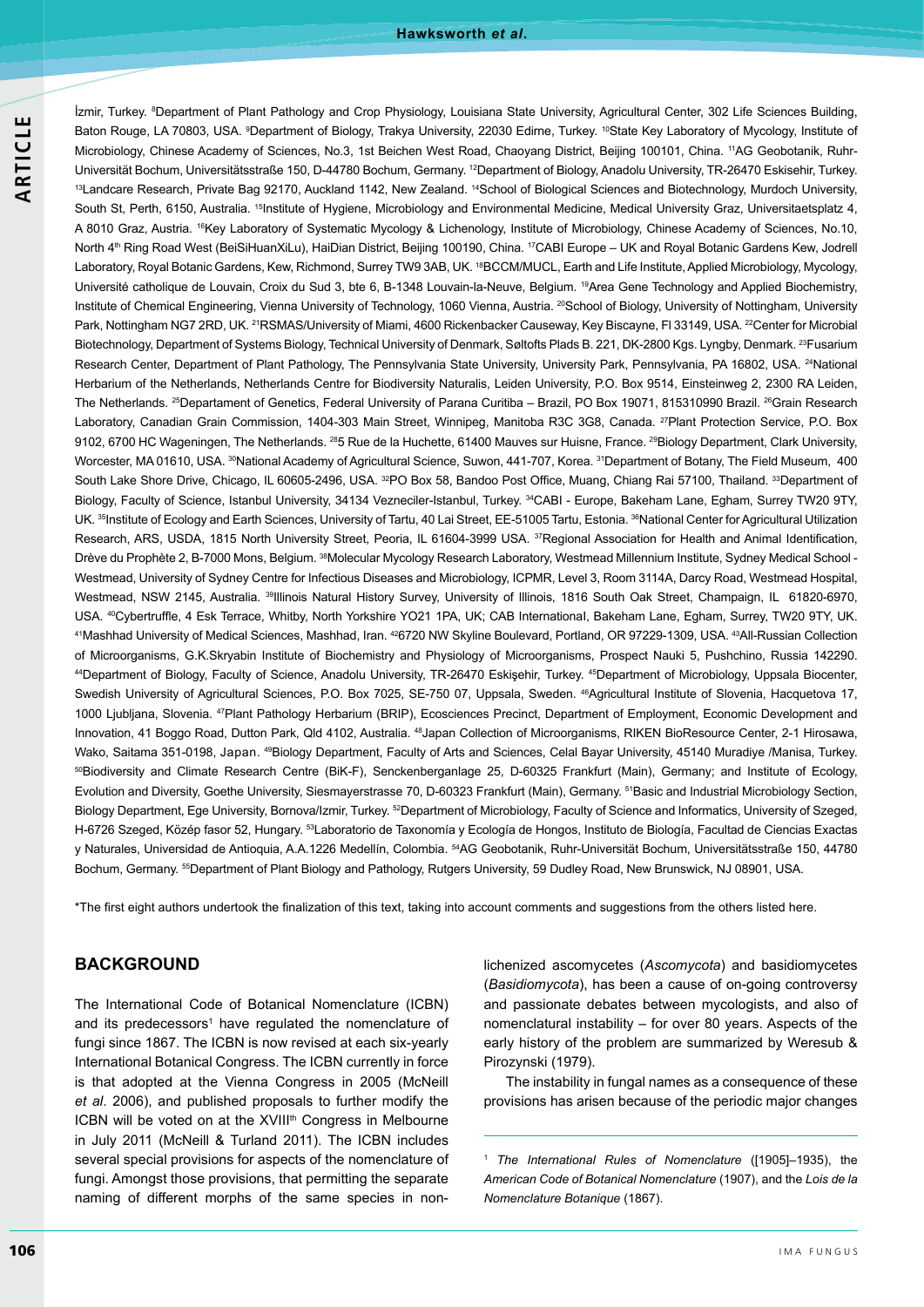in the ICBN and dissatisfied mycologists who do not follow the prescribed rules. With authors implementing the rules in different ways, the situation had become so unsatisfactory by the 1970s that a committee to investigate the matter was appointed under the auspices of the Nomenclatural Secretariat of the International Mycological Association (IMA). The resultant proposals, endorsed by the  $2<sup>nd</sup>$  International Mycological Congress (IMC2) in Tampa (FL) in 1977 (Van Warmelo 1979) and adopted at the subsequent International Botanical Congress (IBC) in Sydney in 1981, simplified the system then in force. However, as anticipated by Hawksworth & Sutton (1974), this action led to numerous changes in names in economically important groups of fungi, some of which have never been adopted by those working with these organisms in applied fields. Many mycologists remained dissatisfied and frustrated with the changes.

As molecular data became available in the early 1990s (Ozerskaya et al. 2010), the need for reinterpreting Art. 59 of the ICBN, which permits the dual nomenclature of pleomorphic fungi, became apparent. At that time even the option of deleting the special provisions allowing for alternate names for fungi was floated (Reynolds & Taylor 1991, 1992). However, an international symposium convened in Newport (OR) in August 1992 to consider the matter further remained conservative and failed to reach a consensus on the substantive issues (Reynolds & Taylor 1993). The matter was revisited at a symposium during the XVI<sup>th</sup> IBC in St Louis (MO) in 1999 and a workshop at the  $IX<sup>th</sup>$  IUMS Congress of Mycology in Sydney the same year (Seifert et al. 2000), leading to a well-attended debate at IMC7 in Oslo in 2002 where 84 voted for a one name for one fungus system, and 121 against (Seifert 2003). As molecular data accumulation accelerated, so did the desire for change. Rossman & Samuels (2005) went so far as to propose deletion of the pertinent Article, Art. 59, a suggestion strongly opposed by Gams (2005), while Hawksworth (2005) suggested limitation and future prohibition. The 2005 Vienna IBC introduced the concept of a special kind of typification using teleomorphs and established a Special Committee to report on the matter. In the meantime the desire for change was increasing; 84 % of those voting at three different mycological meetings in Baton Rouge (USA), St Petersburg (Russia), and Léon (Spain) favoured having only one name for each fungus (Hawksworth 2007).

The results of a questionnaire circulated at IMC9 in Edinburgh in 2010, revealed 73 % favouring a progressive movement to one name for each fungus, and 58 % favouring deletion of Art. 59, provided that retroactive invalidation of existing names was avoided (Norvell et al. 2010). The Special Committee appointed in 2005, however, failed to reach consensus, with 21 % supporting deletion of the Article in its entirety, 16.5 % for returning to the St Louis Code of 1999, and 62.5 % for continuing work on modifications of the Article (Redhead 2010a). The Secretary of that Committee independently published proposals (primarily based on those of Hawksworth 2005), for modification to move the situation forward (Redhead 2010b), while alternative formal proposals

were made (Gams et al. 2010). Although ultimately the Committee for Fungi (Norvell 2011) and the Special Committee (cf. McNeill & Turland 2011) supported the complicated patches to Art. 59 (Redhead 2010b), few mycologists are expected to understand fully the intricacies of a further modified Art. 59 following decades of repeated change.

This lack of consensus leaves the issue in an unacceptable state which is urgently in need of resolution. Impatient with the current situation, different mycologists are increasingly operating as they consider most appropriate, with many ignoring the current ICBN. Indeed, contributors to one recent single multi-authored work followed *five* different practices in the various chapters (Rossman & Seifert 2011). The situation needs to be addressed now to give guidance to mycologists as how to proceed over the short term. However, while the nomenclature of fungi continues to be covered under the ICBN, if changes are not made at the upcoming XVIII<sup>th</sup> IBC in Melbourne in July 2011, there will be no opportunity to make any formal change until the XIX<sup>th</sup> IBC in Beijing in  $2017$  – and possibly those would not become effective until 2019. Furthermore, even if changes are made, more could be expected in the following cycle. Increasing numbers of mycologists will continue to ignore, or personally interpret the current rules. If this matter is allowed merely to drift, uncertainty and confusion will inevitably increase and be compounded. This will be to the detriment not only of mycologists but of all users of fungal names. Recognizing the imperative for action at the 2011 Congress, the International Commission on the Taxonomy of Fungi (ICTF) encouraged the CBS-KNAW Fungal Biodiversity Centre to select the topic for a special symposium they were planning. The result was the international symposium on "One Fungus = One Name (1F)  $=$  1N)" held in the rooms of the Royal Netherlands Academy of Arts and Sciences (Koninklijke Nederlandse Akademie van Wetenschappen) on 19-20 April 2011. The symposium was attended by 90 mycologists from 23 countries.

Following presentations on the problems in naming a wide range of fungi of economic and medical importance under the current rules and after open discussion, the following Declaration was made, with only three dissenting. This Declaration is presented here also with the support of several mycologists who though unable to attend the Amsterdam meeting learned of its development from colleagues, and whose names are now included amongst the list of authors.

In addition to the Declaration, there was considerable discussion and some proposals made on aspects of fungal nomenclature other than those concerned with the naming of pleomorphic fungi. These included the governance of fungal nomenclature and the need to develop a method of recognizing fungi only known from environmental nucleic acid sequences. The key points and suggestions made on these and some additional minor matters are summarized following the Declaration. However, there were considerable differences of opinion on these two matters. We stress that they are independent from the Declaration, do not reflect the views of all of us, and present them here only as a record and to provide material to be considered in future arenas.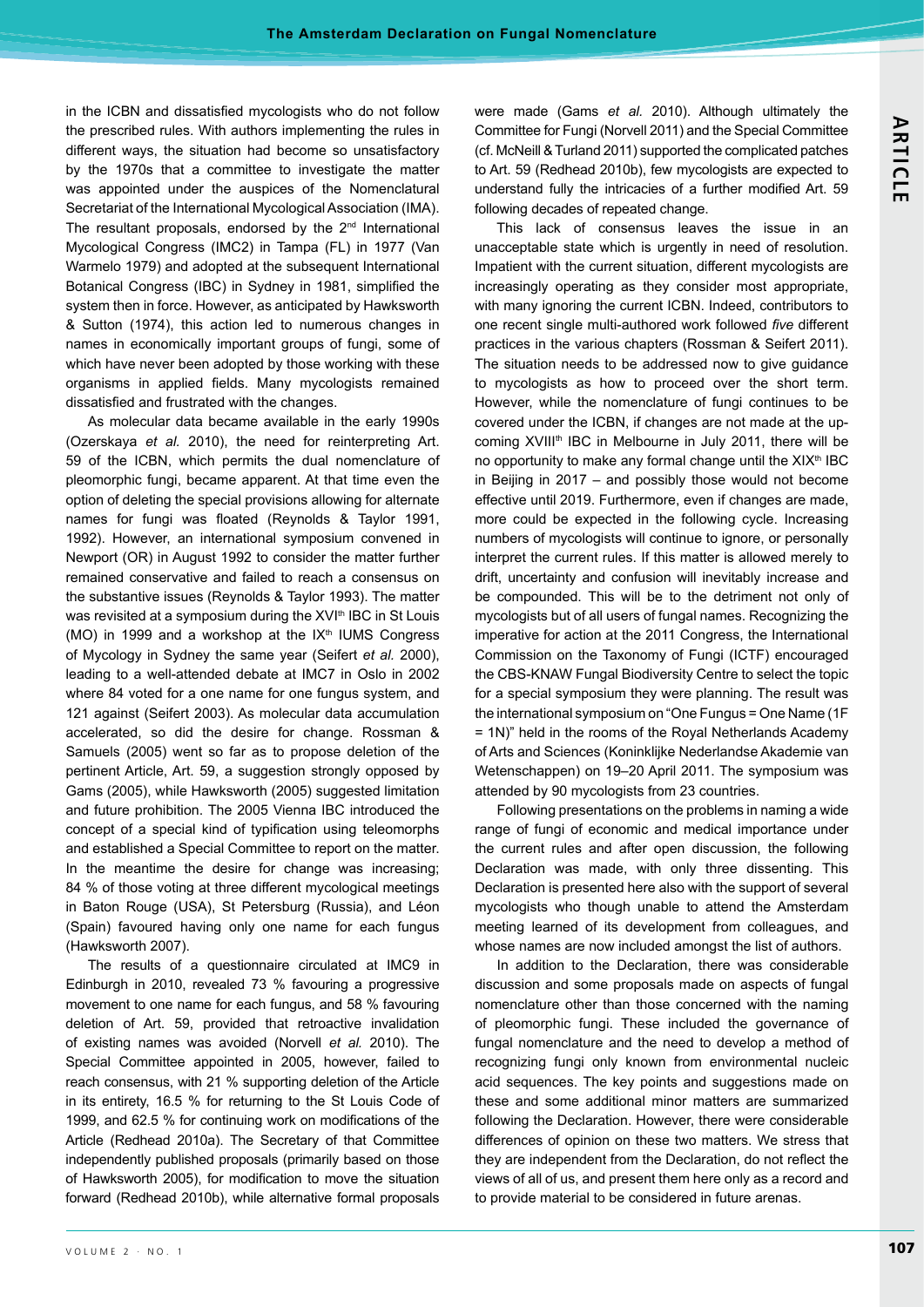## **THE AMSTERDAM DECLARATION ON FUNGAL NOMENCLATURE**

*Enacted in Amsterdam, 20 April 2011*

#### **One Fungus = One Name**

**Recognizing** the desire of mycologists to progress to a system of adopting one name for each fungal species expressed at the 9<sup>th</sup> International Mycological Congress in 2010.

**noting** the proposals so far made to that end, and

**considering** the urgent need for mycologists to have immediate guidance on this matter, as articulated following the "One Fungus = One Name" symposium held in Amsterdam, The Netherlands, on 19-20 April 2011, which was convened under the auspices of the International Committee on the Taxonomy of Fungi (ICTF), we, authors of this paper

**recommend** the following steps for the orderly transition towards a single-name nomenclatural system for all fungi.

 **Follow**, except when it is contrary to the items listed below, the rules of the International Code of Botanical Nomenclature (ICBN) until such time as mycological nomenclature is governed by a unified BioCode, or by a code specifically implemented for fungi.

2. **Remember** that following the ICBN (2006): (a) legitimately and validly published names of monomorphic fungi, whether anamorphic or teleomorphic, can be transferred to any other validly published legitimate generic name and remain nomenclaturally legitimate (if not contrary to other provisions); and (b) that it is possible under the ICBN to epitypify (teleotypify) names with an anamorphic type by material exhibiting the teleomorph.

- <sup>2</sup> See Hawksworth *et al.* (2010) for further information on the proposals to be voted on at the IBC in Melbourne in July 2011.
- <sup>3</sup> See Redhead (2010b) for the detailed proposal made.

**Refrain** from proposing new names for newly discovered morphs of validly published and legitimately named species, and where necessary refer to the newly discovered morphs by an informal cross reference name in lower case Roman type, e.g. Niesslia exilis (monocillium-morph), Aspergillus *fumigatus* (neosartorya-morph).

4. Follow the Principle of Priority of publication of the ICBN when selecting the generic name to adopt. This means that authors should choose the oldest generic name, irrespective of whether it is typified by a species name with a teleomorphic or an anamorphic type, except where the younger generic name is far better known (in cases of doubt the appropriately mandated body should be consulted).

5. Follow the author(s), or working groups of mycologists, who first choose the generic name to be adopted. Authors should consider it mandatory to register the choice in a recognized repository, as proposed for scientific names of fungi (e.g. *Index Fungorum, MycoBank*)<sup>2</sup>, and then be followed. However, in cases where the first selection appears not to be in the interests of most users of fungal names, a case to overturn the choice may be submitted to the appropriately mandated international body.

**Encourage** individuals, or working groups of mycologists, to prepare lists of names to be preferentially used for any groups of fungi to be published (e.g. in Mycotaxon, IMA *Fungus, or monographs), for endorsement by the ICTF or* one of its Subcommissions.

In addition we **encourage** the enactment of appropriate changes in the ICBN, or any future code governing the nomenclature of fungi, to accommodate these practices. We also **endorse** the proposal already made to declare simultaneously published anamorph-typified and teleomorph-typified names for a species illegitimate after 1 January 2013<sup>3</sup>.

*Note*: The meeting felt that the ICTF, and its Subcommissions where established, was probably the most "appropriately mandated body" for this task. It could then report its decisions to the Committee for Fungi for formal adoption under the ICBN.

The views expressed in the above Declaration were subsequently endorsed by majority votes of the International Mycological Association (Executive Committee), International Commission on the Taxonomy of Fungi, Nomenclature Committee for Fungi, International Society for Fungal Conservation (Council), European Mycological Association (Council), and the African Mycological Association. This endorsement relates only to the Declaration enclosed in this box.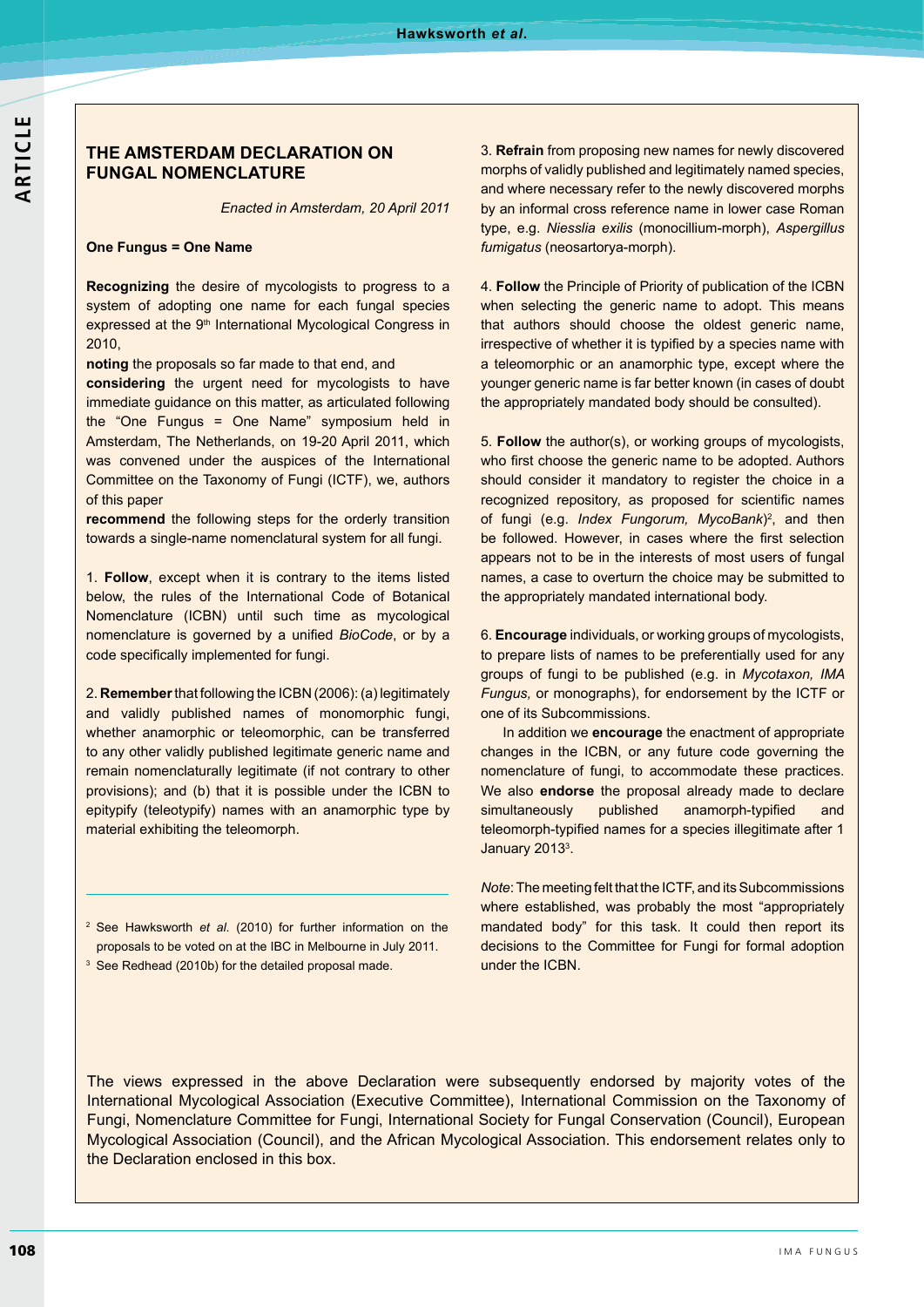## **THE GOVERNANCE OF FUNGAL NOMENCLATURE**

Although not formally on the agenda for the Amsterdam symposium, the participants were also strongly in favour of increased autonomy for the governance of fungal nomenclature. IMC9 approved the proposals already made (Hawksworth et al. 2009) to continue the current practice of dealing with the nomenclature of fungi within the ICBN. but with the transfer of decision-making on matters solely related to fungi from International Botanical Congresses to International Mycological Congresses (Norvell et al. 2010).

Subsequent to IMC9, a new version of the BioCode was released, the *Draft BioCode* (2011) (Greuter et al. 2011), which it is envisaged will eventually oversee the naming of organisms of all kinds. There was strong support at the symposium for the view that the *BioCode* model provided a satisfactory framework for the future governance of fungal nomenclature, and that mycologists should contribute to its development. Also, if the finalization and implementation of the *BioCode* became protracted, and the idea of a *MycoCode* independent from the ICBN came to be supported by mycologists as a whole, that could be based on the new **BioCode** model.

In order to suit the needs of mycologists, a *MycoCode* would need to define the scope of organisms considered to be Fungi and other organisms studied by mycologists. The participants recommended that the appropriately mandated body propose amendments to the *Draft BioCode* (2011) to accommodate the needs of mycologists in relation to: (1) the naming of pleomorphic fungi (as proposed in the Declaration above); (2) the operation of electronic repositories of key nomenclatural information (e.g. Index Fungorum, MycoBank); and (3) the naming of environmental sequences or taxa distinguished only by nucleic acid sequences. In the event that the *BioCode* does not progress towards implementation by the end of 2012 or fails to accommodate the requirements of mycologists, and especially if the International Botanical Congress does not agree to the changes supported at IMC9, the meeting further recommended that mycologists consider developing a *MycoCode* based on the *Draft BioCode* for approval by the IMA through an e-mail ballot of its members.

Drafts for two possible paragraphs for the *Draft BioCode* (2011), or for a possible future MycoCode were, however, agreed:

### $(1)$  To define fungi

Fungi are defined to include the monophyletic kingdom *Fungi* and other groups of organisms traditionally studied by mycologists, including *Dictyosteliomycota, Myxogasteromycota, Protosteliomycota, Acrasiomycota, Labyrinthulomycota, Oomycota*, and *Plasmodiophoromycota Microsporidia* under the *BioCode* would maintain names that were assigned under the International Code of Zoological Nomenclature (ICZN).

### *To revise Article 31 Notes*

*Note 1.* Fungi that bear more than one name due to their pleomorphy shall be known by one name. In selecting the name to represent fungi that bear more than one name, attention should be given to priority, regardless of the morph named, except where a name other than the oldest one is far more widely recognized.

*Note 2.* Where a pleomorphic fungus bears just one name, proposals to provide new names for other morphs are prohibited.

*Note 3.* It is emphasized that, as in the ICBN (2006) and the Draft BioCode (2011): (a) legitimately and validly published names of monomorphic fungi, whether anamorph-typified or teleomorph-typified, can be transferred to any other legitimately and validly published generic name and remain nomenclaturally legitimate and valid; that (b) it is possible under the *BioCode* to epitypify (teleomorphic) names with an anamorphic type by material exhibiting the teleomorph; and that (c) if, in the opinion of mycologists, a poor choice is made for the name to represent a pleomorphic fungus previously bearing more than one name, the option remains to submit a case to overturn the choice to the appropriately mandated international body.

## **ENVIRONMENTAL SEQUENCE DATA**

The need to provide an internationally agreed method of referring to fungi only known from environmental nucleic acid sequences, and not from preserved specimens or cultures was repeatedly mentioned during the symposium. However, while there was no consensus at the symposium as to how best this task should be done, it was felt that consideration should be given to the naming of fungi known from environmental nucleic acid sequences in the revision of the *Draft BioCode* (2011) or an eventual *MycoCode*. Possible criteria, previously advanced by Hibbett *et al.* (2011), were commended by John Taylor to provide for the naming of a fungus known only through the sequencing of nucleic acids from environmental samples, commonly known as a Molecular Operational Taxonomic Unit (MOTU). These were modified in subsequent exchanges and the following have been suggested as minimum criteria reguired for naming a fungus known only from nucleic acid sequence:

(1) The genetic marker used must be or include the barcode standard designated for *Fungi*

(2) Representation by at least two full-length sequences of the genomic regions, each of which is derived from independent studies, with one sequence designated as the reference sequence; the use of genomic regions in addition to the barcode standard is encouraged.

(3) A published phylogenetic analysis demonstrating monophyly, and considering all relevant, publicly available sequences retrieved using BLAST or a similar method.

(4) The application of chimera checking software and other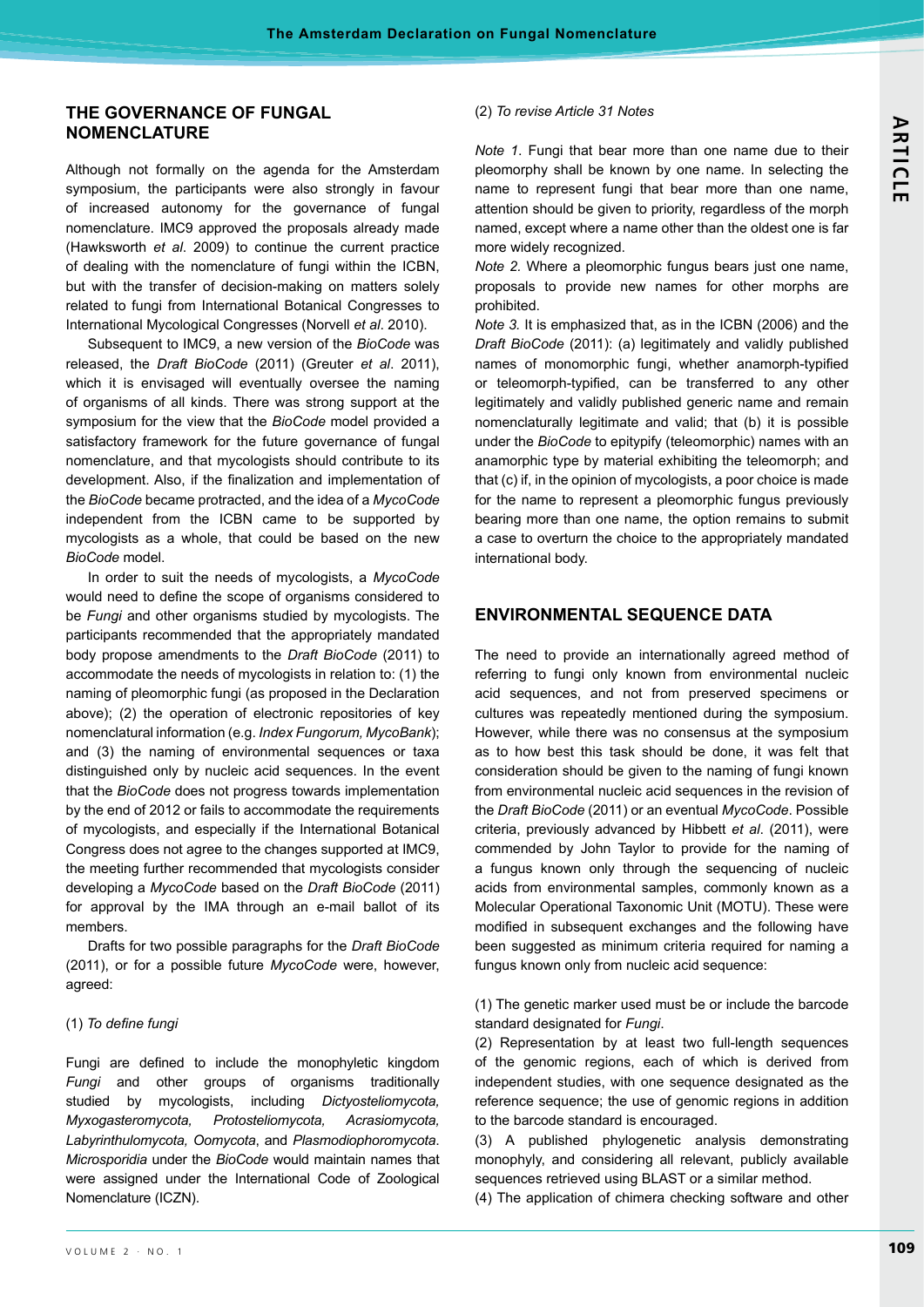#### quality-control measures.

(5) Provision of locality data (including GPS co-ordinates) and ecological/substrate/host data, at least for the reference sequence.

(6) Registration in a recognized public-access online data repository (e.g. MycoBank).

In the event that a name based only on a nucleic acid sequence subsequently proves to belong to the same taxon as a species previously described from a specimen (or culture) that had not then been sequenced, priority would be given to the first-published name.

Some participants felt that if scientific names were to be based only on sequence data, these should be "flagged" in some way. This could be done, for example, by the use of the prefix "Candidatus" as had become the practice in bacteriology (Murray & Stackebrandt 1995, Jezbera et al. 2009). However, as the prefix could be confused with a generic name, use as a suffix could be a better option. The idea of adding "ENAS" (environmental nucleic acid sequence) after the name was another option suggested. One possible example of how the format for the introduction of such an entity might appear, based on the model of Hibbett *et al.* (2011) is appended  $(Annex A)$ 

It was also questioned whether just a single ITS (Internal Transcribed Spacer) sequence, even if found twice, should be sufficient for the recognition of an MOTU, and noted that confusion could arise from the occurrence of non-orthologous copies of nuclear rDNA ITS sequences in the same fungus. Mention was also made of the prospect of obtaining single cell genomes rather than metagenomes from environmental samples in the near future, and it was suggested that any provisions should also permit a genome to serve as a nomenclatural "type". It was further suggested that (1) and  $(2)$  be extended to apply also to new species described from specimens or cultures where that was technically feasible. Clearly, all of these matters need to be explored further before requirements become formalized.

## **OTHER MATTERS**

An implicit assumption made throughout the discussions at the symposium was that the forthcoming IBC in Melbourne will accept the proposals (Hawksworth et al. 2010) to make the deposit of key nomenclatural information in a recognized repository (e.g. *Index Fungorum*, *MycoBank*) a mandatory requirement for the valid publication of fungal names. Those proposals were overwhelmingly supported at the Nomenclature Sessions convened during IMC9 (Norvell et al. 2010).

Also raised at the symposium was the issue of using author citations after scientific names. There was a consensus that, in accordance with Article 46.1 of the ICBN, which was revised at the St Louis IBC in 1999, their use should be limited to formal taxonomic and nomenclatural works. This information is now freely available online through the *MycoBank* and *Index Fungorum* databases should it be required. Where it

was pertinent to cite the originators of a scientific name, it was considered better to refer to the original publication and include the full bibliographic citation in lists of references. Adoption of that practice would acknowledge more equitably the important research performed by fungal systematists.

# **ACTION POINTS**

In order to effect the desired changes in the ICBN necessary to implement the Declaration on "One fungus = One name" presented above, formal proposals need to be prepared by the ICTF and proposed from the floor to the meeting of the Nomenclature Section of the XVIII<sup>th</sup> IBC in Melbourne in July 2011 so as to: (a) delete the current provisions of Art. 59 in the ICBN; (b) extend the principle of following the first reviser (as already used in lecto-, neo-, and epitypifications) to the choice of names when anamorph-typified and teleomorph-typified generic or specific names are united; and (c) introduce other changes to avoid previously proposed teleomorph-typified or anamorph-typified names being automatically ruled as invalid or illegitimate. In order to advise mycologists as to the most appropriate names to use where the situation is unclear, or to rule on controversial choices that have been made, mechanisms and procedures will need to be developed by the ICTF in consultation with the Committee for Fungi.

With respect to the governance of the nomenclature of fungi, the ICTF will need to consider: (a) what modifications of the *Draft BioCode* (2011) should be proposed to ensure that it will meet the future needs of mycologists; (b) the implications of the results of the voting at the ICB in Melbourne on the proposals to change the name and governance of the ICBN with respect to fungi (Hawksworth et al. 2009), which have already been endorsed by IMC9 (Norvell et al. 2010); and (c) initiating work towards a separate MycoCode, should it become necessary, outside of, or preferably within, the **BioCode** framework

# **ACKNOWLEDGEMENTS**

The mycological community is indebted to Keith A Seifert and Robert A Samson for conceiving and organizing the One Fungus = One Name symposium. The CBS-KNAW Fungal Biodiversity Centre kindly provided logistical and financial support towards the organization of the symposium.

### **REFERENCES**

- Gams W (2005) Towards a single scientific name for species of fungi: a rebuttal. *Inoculum*  $56(6)$ : 1-5.
- Gams W, Jaklitsch W, Kirschner R (2010) Proposals to modify Article 59 in order to harmonize it with present practice. Taxon 59: 1929-1930
- Greuter W, Garrity G, Hawksworth DL, Jahn R, Kirk PM, Knapp S, McNeill J, Michel E, Patterson DJ, Pyle R, Tindall BJ (2011) Draft